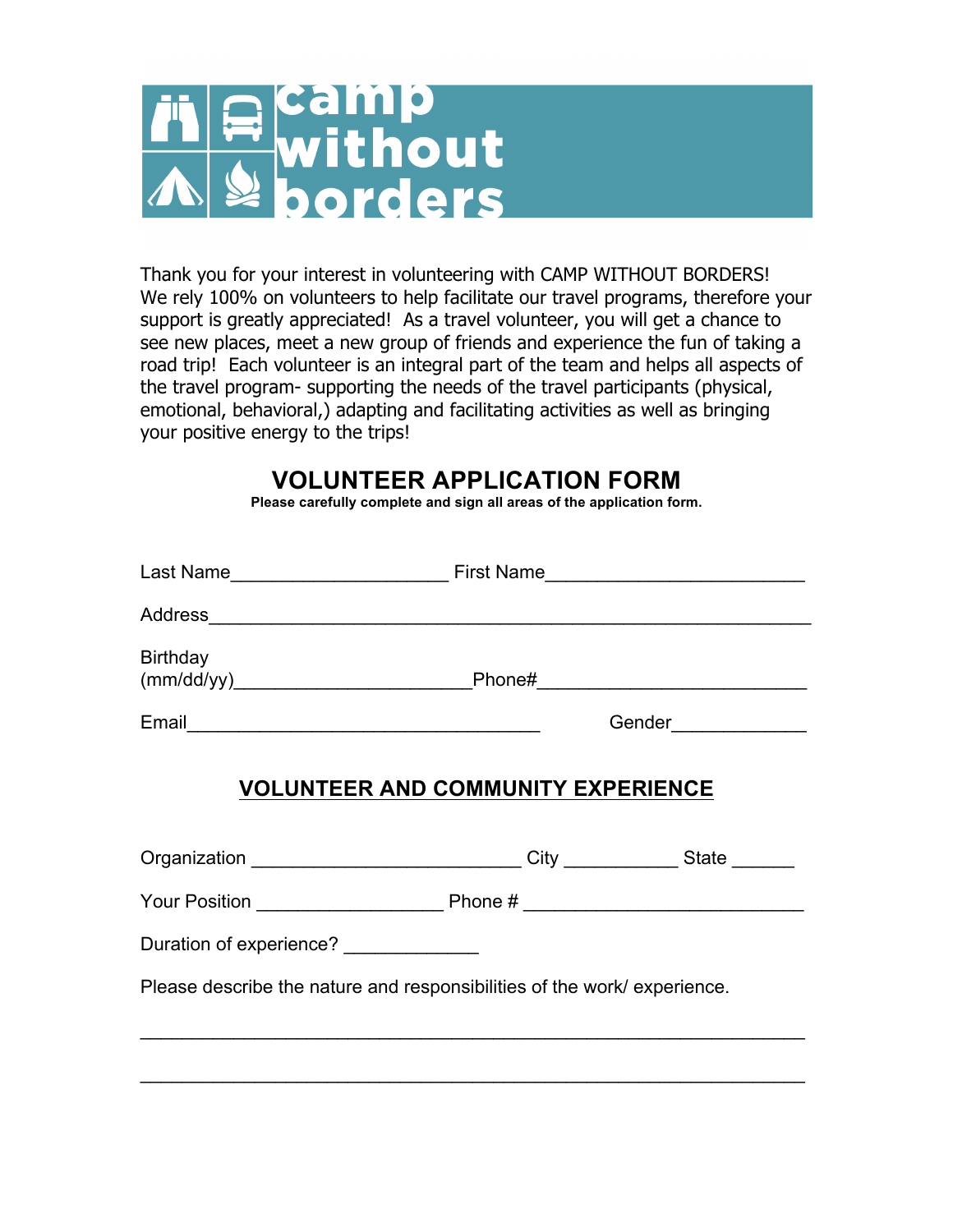# The Camp<br>Myithout

| Organization _______________________________City _____________State _______                                                                     |                  |                                        |
|-------------------------------------------------------------------------------------------------------------------------------------------------|------------------|----------------------------------------|
|                                                                                                                                                 |                  |                                        |
| Duration of experience? ______________                                                                                                          |                  |                                        |
| Please describe the nature and responsibilities of the work/experience.                                                                         |                  |                                        |
|                                                                                                                                                 |                  |                                        |
|                                                                                                                                                 |                  |                                        |
|                                                                                                                                                 |                  |                                        |
|                                                                                                                                                 |                  |                                        |
|                                                                                                                                                 |                  |                                        |
| Do you hold valid certifications in any of the following?<br>Please provide a copy of the certifications along with your volunteer application. |                  |                                        |
| □ First Aid: Expires _______________                                                                                                            | $\Box$ Lifeguard |                                        |
| $\Box$ CPR: Expires ___________________                                                                                                         |                  | □ Driver's License If so, which class? |

Other\_\_\_\_\_\_\_\_\_\_\_\_\_\_\_\_\_\_\_\_\_\_\_\_\_\_\_\_\_\_\_\_\_\_\_\_\_\_\_\_\_\_

\_\_\_\_\_\_\_\_\_\_\_\_\_\_\_\_\_\_\_\_\_\_\_\_\_\_\_\_\_\_\_\_\_\_\_\_\_\_\_\_\_\_\_\_\_\_\_\_\_\_\_\_\_\_\_\_\_\_\_\_\_\_\_\_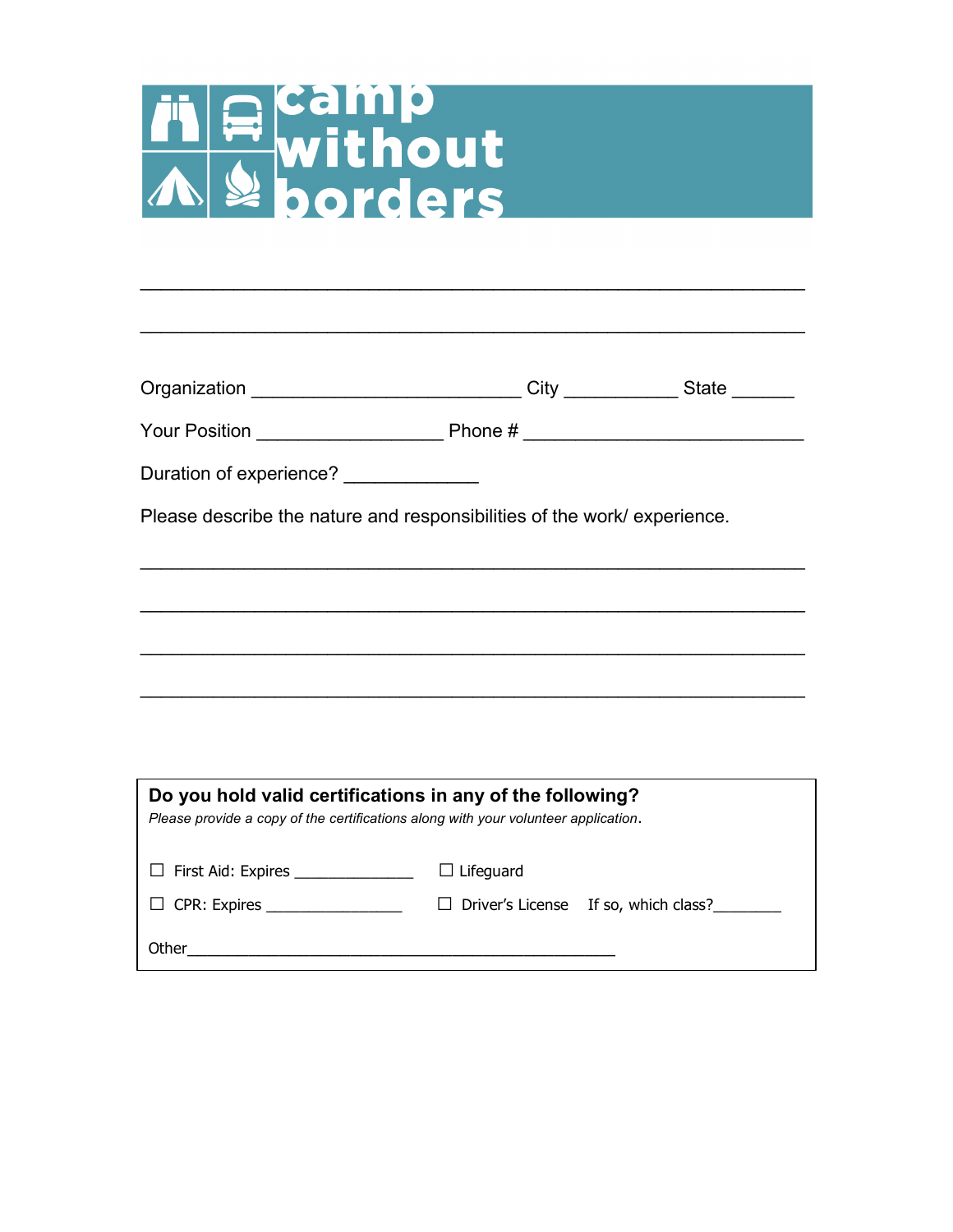

# **EDUCATION**

| <b>High School</b>                                                               |                   |                        |
|----------------------------------------------------------------------------------|-------------------|------------------------|
|                                                                                  |                   | Location _____________ |
| Dates Attended ________________                                                  |                   |                        |
| <b>College / University</b>                                                      |                   |                        |
| Name                                                                             |                   | Location_____________  |
| Dates Attended __________________Certificate(s)/Degree _________________________ |                   |                        |
| <b>Other education</b>                                                           |                   |                        |
|                                                                                  |                   |                        |
|                                                                                  |                   |                        |
|                                                                                  | <b>EMPLOYMENT</b> |                        |
| Company/ Organization                                                            |                   |                        |

| Address                                       | Phone #  |
|-----------------------------------------------|----------|
| Dates of employment                           | Position |
| Please describe the nature of your employment |          |
|                                               |          |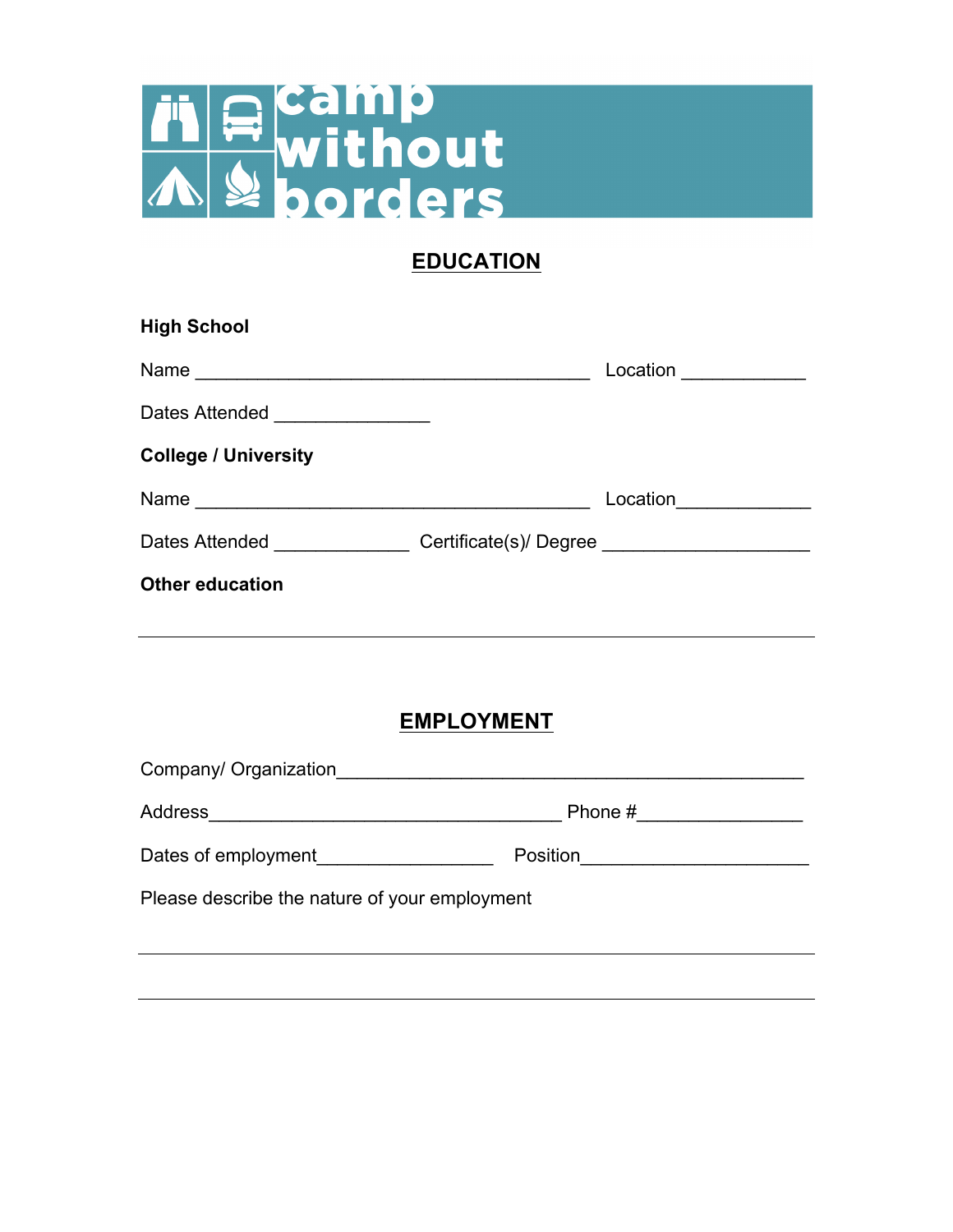

| Company/ Organization |  |
|-----------------------|--|
|                       |  |

Address\_\_\_\_\_\_\_\_\_\_\_\_\_\_\_\_\_\_\_\_\_\_\_\_\_\_\_\_\_\_\_\_\_\_ Phone #\_\_\_\_\_\_\_\_\_\_\_\_\_\_\_\_

Dates of employment\_\_\_\_\_\_\_\_\_\_\_\_\_\_\_\_ Position\_\_\_\_\_\_\_\_\_\_\_\_\_\_\_\_\_\_\_\_\_\_\_

Please describe the nature of your employment

### **REFERENCE**

*Please provide TWO references with persons familiar with your abilities, knowledge and/or work experience.*

| Name                   |                                                                                                                        |
|------------------------|------------------------------------------------------------------------------------------------------------------------|
| Phone #                | Email ________________________                                                                                         |
|                        |                                                                                                                        |
| Name                   |                                                                                                                        |
|                        | Email <u>____________________</u>                                                                                      |
| Nature of Relationship | <u> 1980 - Johann Johann Stone, meil in der Stone aus der Stone aus der Stone aus der Stone aus der Stone aus der </u> |

### **Please answer the following questions.**

1. Tell us about yourself.

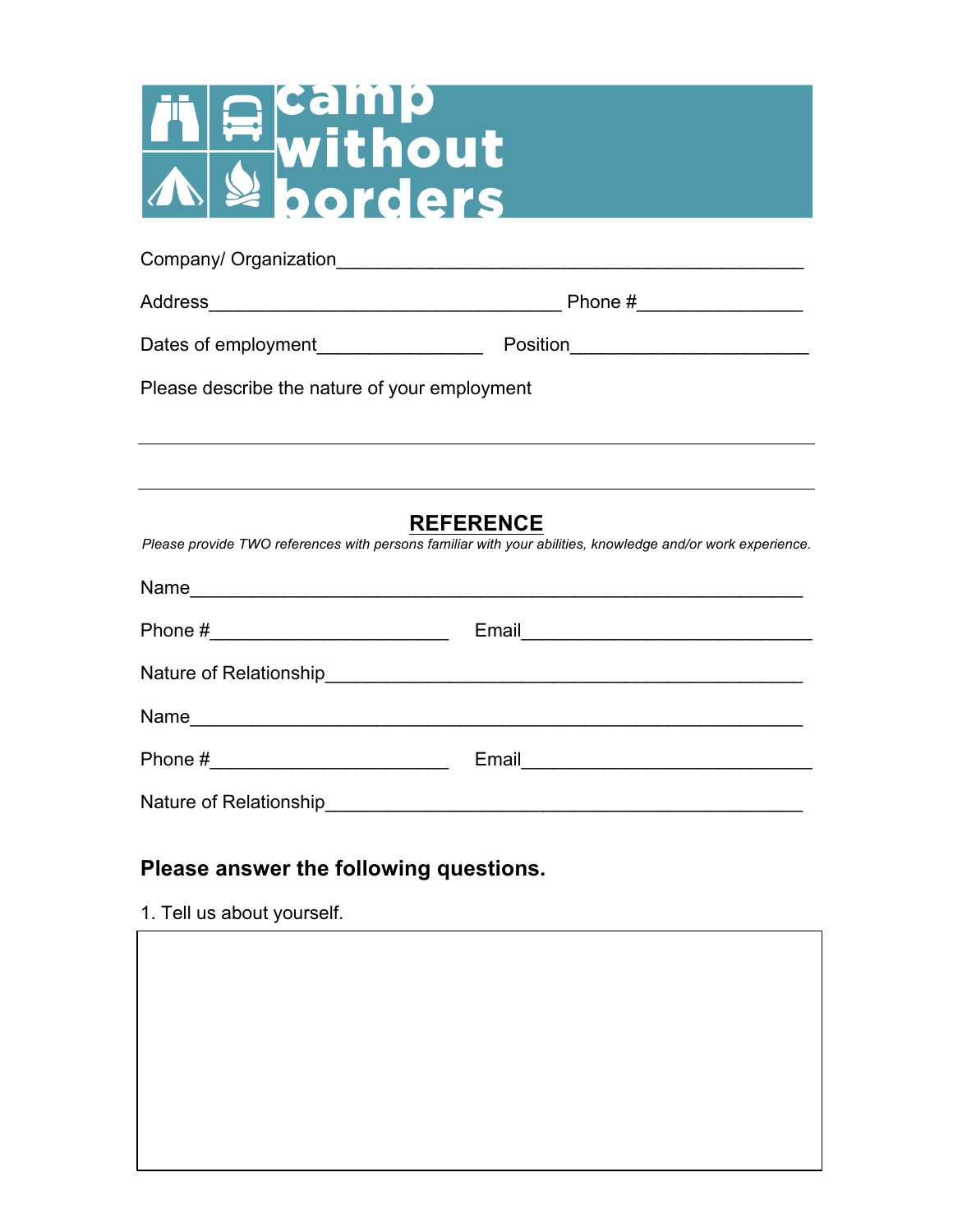

2. Why do you want to volunteer at Camp Without Borders?

3. Please share any of your relevant experiences with program facilitation and/ or supporting individuals with medical illnesses and disabilities.